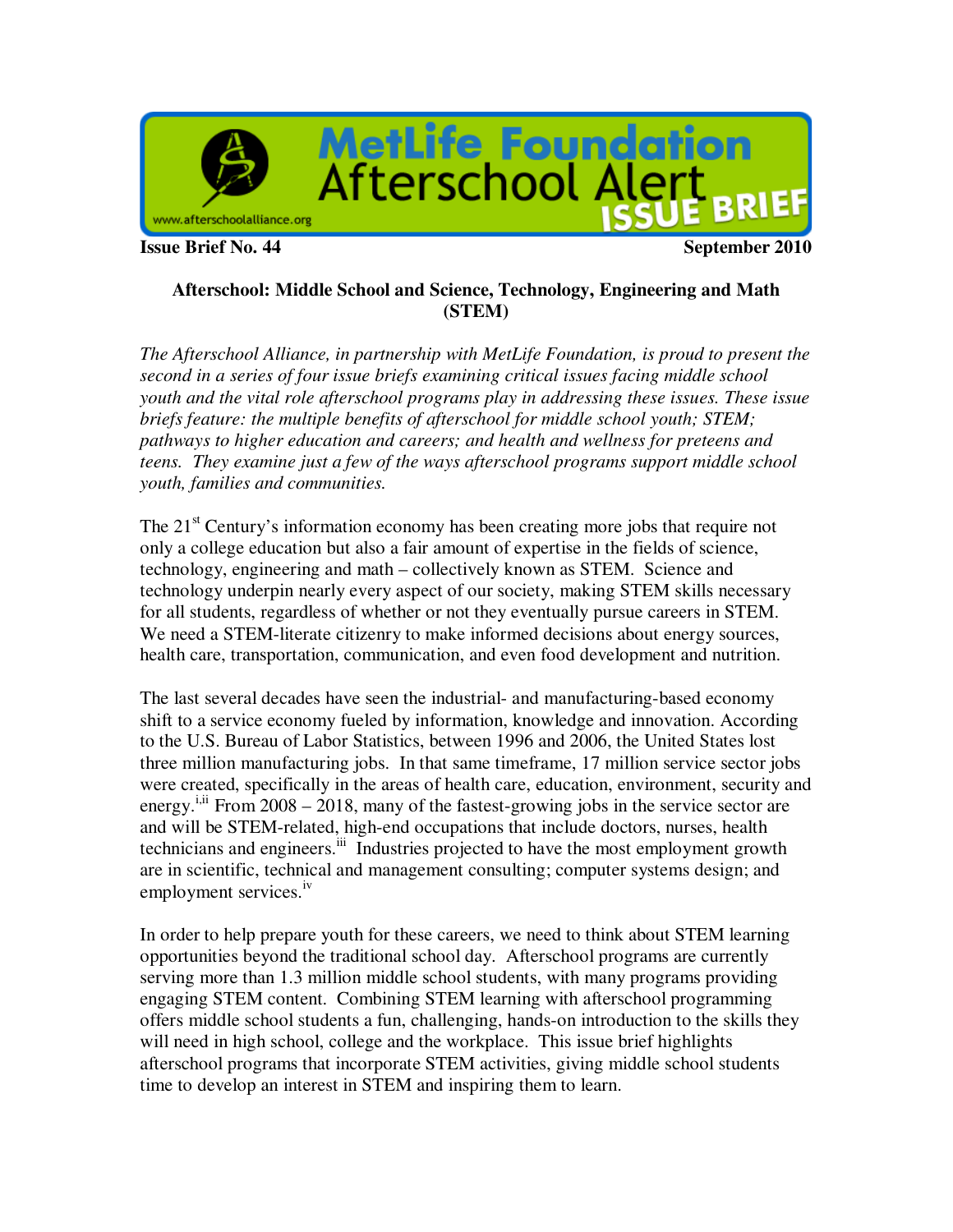# **STEM Learning is a Critical Component of a 21st Century Education**

To become the innovators, scientists, technologists and engineers of the future, youth must be exposed to and master STEM skills. There is a growing body of research suggesting Americans are falling behind in math and science education. U.S. students rank  $25<sup>th</sup>$  in math and  $21<sup>st</sup>$  in science skills internationally, according to a recent Organization for Economic Co-operation and Development report. Additionally, the 2007 ACT College Readiness Report states that only 43 percent of graduating seniors are ready for college math, and only  $27$  percent are ready for college science.<sup>v</sup> Further, only 32 percent of U.S. college undergraduates are graduating with a bachelor's degree in science or engineering. Because of this, the U.S. faces a critical shortage of students and young adults pursuing science and technology majors and careers.<sup>vi</sup>

Middle school is a "make or break" time for many young adolescents academically. In

*The public is open to many different strategies for improving STEM education, and they're enthusiastic about the overall goal, but much more has to be done to help them understand what's needed for kids in their local schools to have a worldclass science and math education. The problem is particularly acute in science. Many parents don't realize the importance of starting children in science early on. Many think it can easily wait until high school*. --**Jean Johnson, director of Education Insights at Public Agenda** 

addition to facing more demanding academics, middle school youth are dealing with the challenge of meeting social and emotional benchmarks as they transition from elementary school to middle school and then high school. During this transition, middle school youth experience fluctuating emotions and motivation levels, and are exposed to new situations and experiences. Peer pressure, academic demands, exposure to new social environments, and physical changes are added distractions to an already new and sometimes overwhelming time in their lives. It is during middle school that many youth, especially girls, turn away from math and science. Once their young minds stop progressing in these subjects, it is difficult to catch up with peers later on.<sup>vii</sup> It is therefore critical that these youth are adequately exposed to quality STEM programming before

they reach high school.

# **Afterschool is the Perfect Platform to Build STEM Learning in Middle School**

An article in Education Week, "Science by Stealth," summed up the role of afterschool in STEM learning: "…afterschool programs offer an ideal setting for nurturing the potential scientist in every student, as well …as reinforcing the science taught during the school

hours. Compared to the school day, these programs' smaller groups, longer time slots, and less formal settings provide opportunities for young people to visit museums, study neighborhood environments, cultivate gardens, perform laboratory experiments and have their love of discovery awakened in countless other ways."<sup>viii</sup> Further, a number of studies show that STEM learning during the school day is necessary, but not enough to support lifelong STEM literacy.<sup>ix</sup> It is not surprising that 75 percent of Nobel Prize winners in the sciences report that their passion for science was first sparked in non-school environments. $^x$ 

*"I got interested in science from a very early age; my parents took me to the American Museum of Natural History in New York when I was about 8, and they read out loud to me and my sister from biographies of Darwin and Galileo. Nothing in school at that age was nearly as interesting as the adventures I began to imagine doing science."* 

--**John C. Mather, Astrophysicist and Winner of the Nobel Prize in Physics 2006**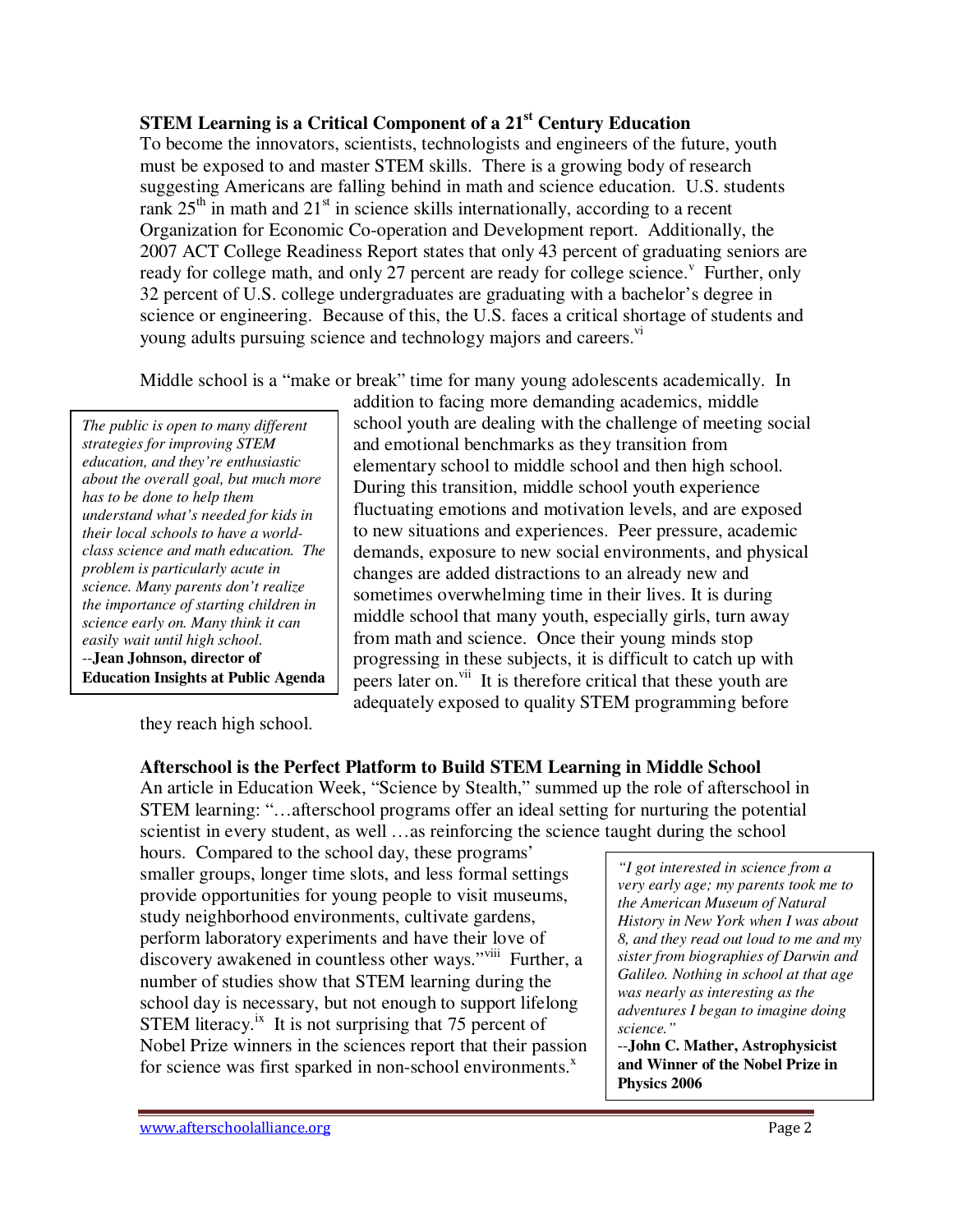The case for including STEM learning in afterschool is strong.<sup>xi</sup>

- Supporting the STEM pipeline: Afterschool programs can play a key role in increasing the number of students following STEM academic and career paths at a time when the nation's economy is becoming increasingly dependent on a STEMliterate workforce.
- Fostering diversity: Enrollment, especially of youth from populations historically underrepresented in STEM fields, is dramatically increasing in afterschool programs.
- Generating awareness of the value of afterschool: There is increasing awareness of the importance of non-school learning experiences in generating interest, engagement, and capacity to know and do science, but we still have a long way to go. For STEM truly to thrive in the afterschool space, we need widespread recognition of the value of afterschool in contributing to STEM interest and learning.
- Responding to expectations from afterschool funders: Many supporters of afterschool programs are increasingly asking for evidence of academic achievement. STEM activities have the potential to support academic growth while being engaging and entertaining.

Beyond the big picture case for including STEM in afterschool, there are program-level benefits to providing STEM programming to middle school youth in the afterschool space. Program-level benefits include:<sup>xii</sup>

- Engaging, hands-on curricula tailor-made for middle school youth in afterschool programs are available.
- Connecting with STEM professionals as mentors and volunteers to work with students and provide exposure to STEM careers.
- Involving community-based organizations and foundations to supplement learning and further engage students.
- Providing opportunities for students to work collaboratively and include studentdirected subject matter.
- Offering experiential learning activities that require youth to plan, investigate and communicate.
- Creating strong linkages to the school day by engaging and inspiring youth, keeping them on the STEM path during the regular school day, and preparing them for high school STEM learning and beyond.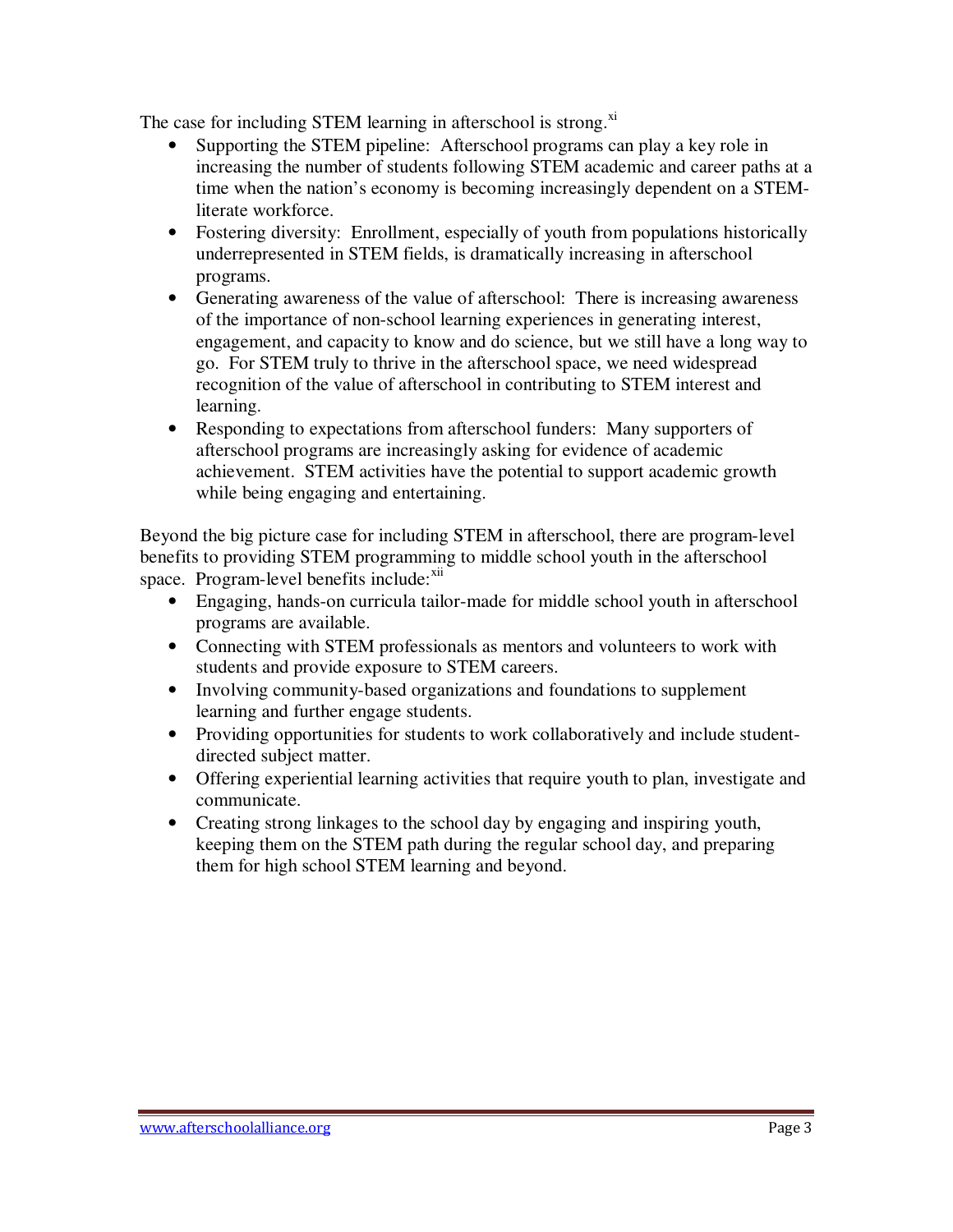Multiple evaluations of STEM programming in afterschool show clear benefits for middle school youth:

- Participants have increased school attendance, improved grades, and raised graduation rates. Students also show significant improvements in school engagement, family support and parental support for education and behavioral expectations at school. (See **The Bridge Project**)
- Participants have a more positive attitude towards science, are more confident in themselves as science students and students in general and are more aware of careers in STEM. (See **The Science Club for Girls and C.E.L.L.S.**)
- Participants have higher rates of high school graduation and college attendance. Thirty-five percent of all female participants in one STEM program who graduated from high school went on to major in science in college. (See **Project Exploration/Sisters 4 Science**)
- Participants continue to pursue STEM-related topics in high school and beyond, and feel prepared for professional careers in STEM-related fields. (See **Woodcraft Rangers**)

Afterschool STEM programming offers middle school youth experiences with collaboration and innovation, while also learning about the relevant issues of the day. Youth also have the opportunity to combine subject areas and skills, making projects challenging, multi-dimensional and fun.

• At **The Bridge Project** in Denver, Colorado, middle school students learn about renewable energy through hands-on science experiments and then make short films explaining how different types of renewable energy work and about the benefits of sustainable living. The science curriculum on renewable energy, including the experiments, is provided by the National Renewable Energy Laboratory. Students enjoy hands-on experiments, like building a solar oven and wind turbine, which help them understand how renewable energy operates. For the technology component, students work with state-of-the-art movie-making and editing equipment to create a film, which is then shared with the wider community. This program allows students to learn about science and technology and gives them a tangible outcome that can be shared with others. A rigorous evaluation process shows that participants have increased school attendance, improved grades and increased graduation rates. Students also show significant improvements in school engagement, family support and parental support for education and behavioral expectations at school.

Offering STEM in afterschool allows groups of middle school youth who are typically underrepresented in the sciences to participate in and get excited about STEM, encouraging them to pursue a science education and consider a career in science.

• **The Science Club for Girls and C.E.L.L.S.** in Cambridge, Massachusetts seeks to increase the science literacy and self-confidence of girls. Middle school students participate in hands-on science clubs in  $6<sup>th</sup>$  and  $7<sup>th</sup>$  grades, and in the C.E.L.L.S. (Career Exploration, Leadership and Life Skills) program in the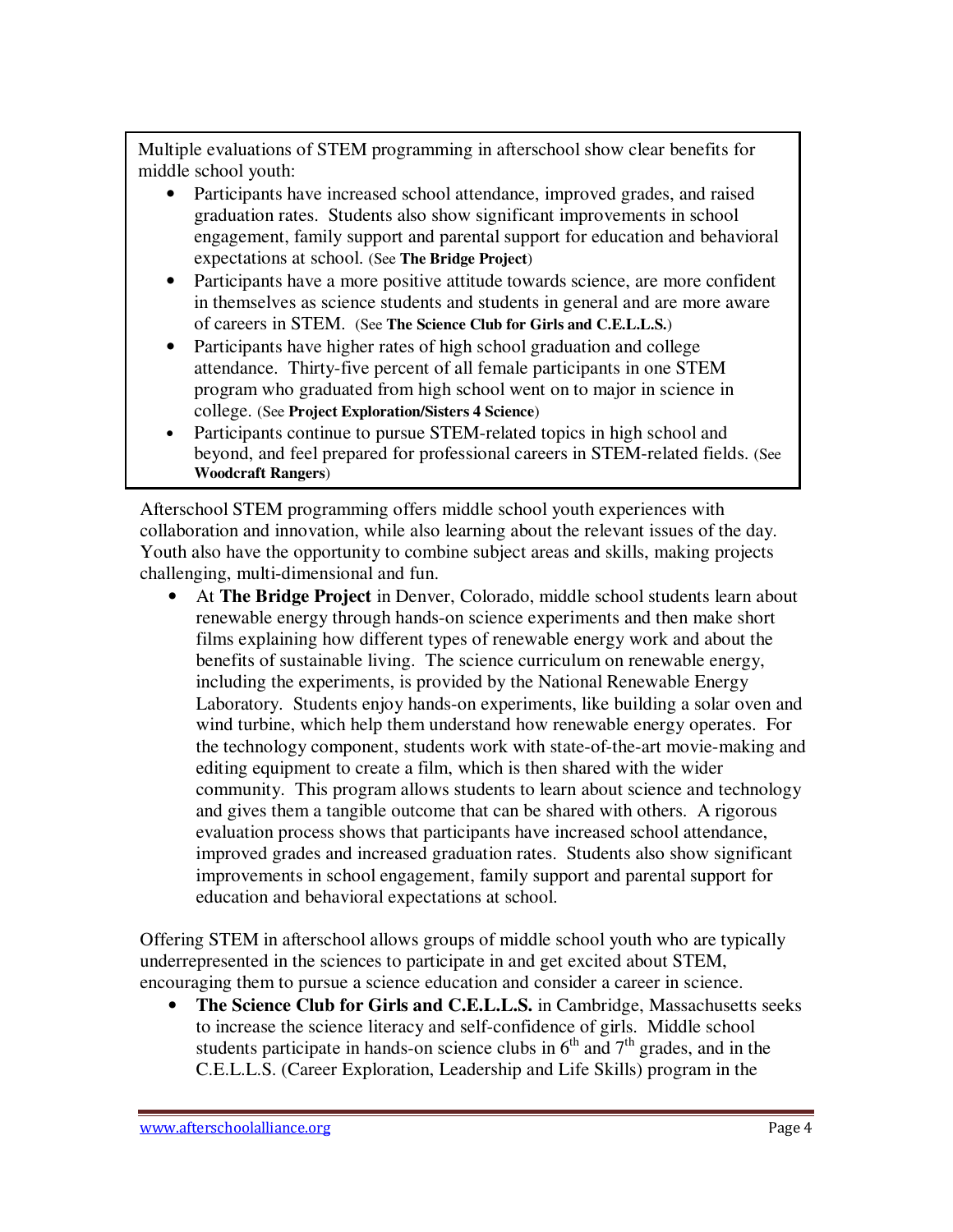second semester of  $7<sup>th</sup>$  and  $8<sup>th</sup>$  grade. The curricula encompass a range of STEM topics including astronomy, astronautics, climate change and oceans. These interdisciplinary curricula stress hands-on learning, and culminate in a final, collaborative project. Girls are exposed to a variety of STEM fields and the realworld applications of principles and tools related to these fields. The clubs are guided by

*When I think of a group of girls getting together, I don't think of it as productive—it's just getting together to be girls. But [in Science Club] everyone's there, helping each other, supporting each other—and at the end, something comes out of it.*  --**Louisa Irele, 19, a Science Club alumna**

undergraduate, graduate, and professional women in STEM, who serve as role models, mentors and sources of information on STEM careers. Internal outcomes evaluations find that participants have a more positive attitude towards science, are more confident in themselves as science students, and are more aware of careers in STEM.

• **Project Exploration/Sisters 4 Science (S4S)** in Chicago, Illinois is a nonprofit science education organization that works to ensure communities traditionally overlooked by science education—particularly minority youth and girls—have access to personalized experiences with science and scientists. Their afterschool

program includes hands-on activities, authentic fieldwork, leadership development and the chance to develop long-term relationships. The program merges research-based best practices for both youth development and science education into a model that gets middle school youth interested in science, keeps them interested, and builds their capacity to pursue science. Participants in the program have higher rates of high school graduation and college attendance than their non-participating peers. Further, 35 percent of all female participants who graduate from high school go on to major in science.

- *We get to learn new things that wouldn't come to you every day.*
- *I feel that I am more interested in science because of S4S.*
- *It's just girls and we can do things cooperatively together.*
- *Having time away from my family and learning about science.*
- *We get to answer questions and ask questions and we really learn stuff we didn't even know.*

**--Sisters4Science participants on being asked what is the best part of being in S4S (Jafri 2007)**

Afterschool can employ a wide range of strategies for engaging youth in STEM learning. Because of the flexible nature of afterschool, STEM learning can be readily incorporated into appealing curricula, allowing middle school youth to get excited about STEM.

• **Woodcraft Rangers** in Los Angeles, California makes STEM education relevant and captivating for young people who would otherwise have little or no access to STEM activities. Participants are exposed to cutting-edge STEM activity options (using state-of-the-art technology) that motivate them not only to pursue postsecondary education, but also prepare them for vocational pursuits. The key to Woodcraft Rangers' success with middle school youth is its innovative approach to sparking students' imaginations so that they become and remain involved over time. Rather than relying on a static menu of activities, Woodcraft Rangers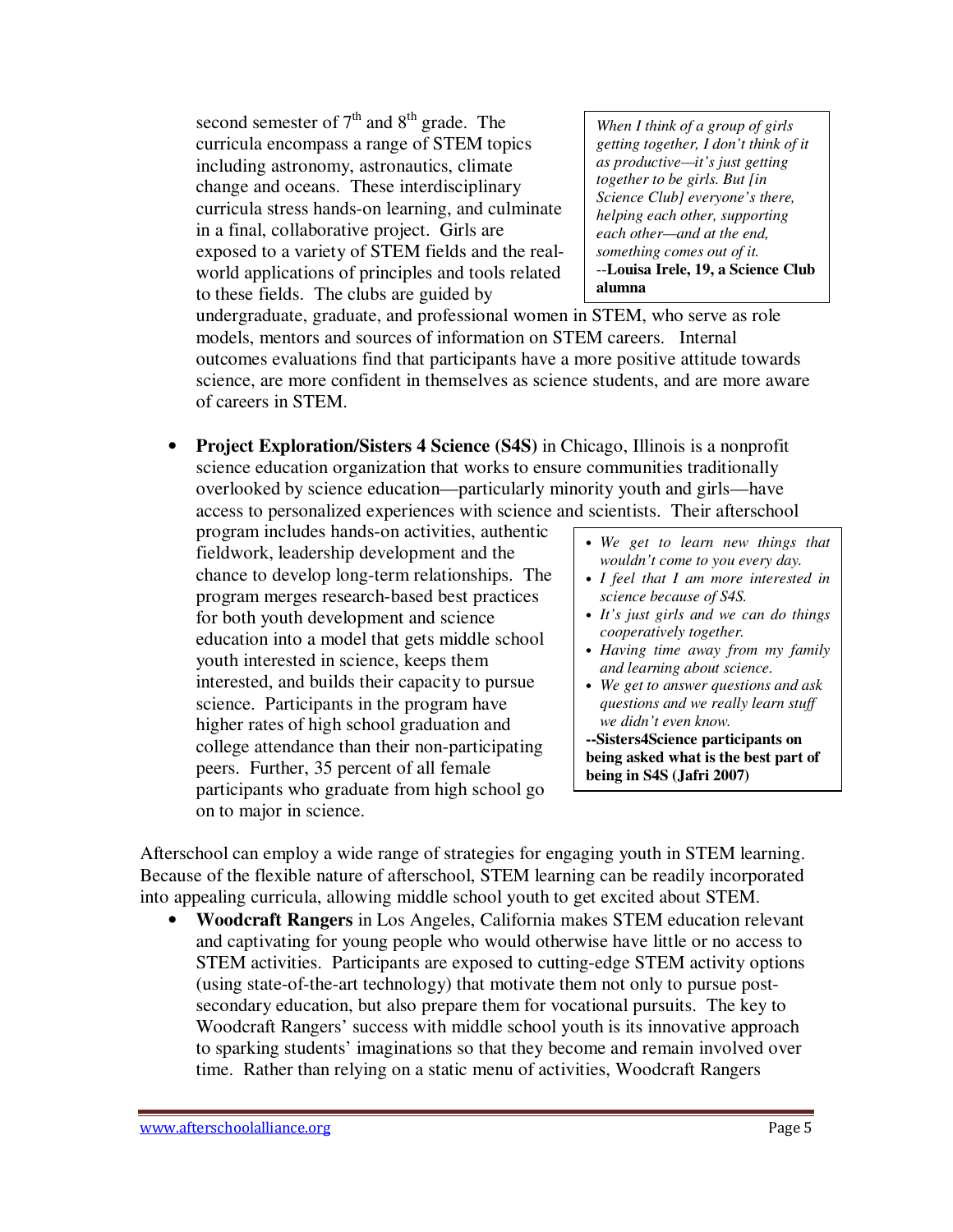afterschool STEM club themes are wide-ranging and selected by students, giving them ownership and increasing their engagement. Multifaceted evaluations find that participants show improvement in school attendance, academic achievement and behavior. The overarching goal of the program is to motivate youth to pursue related STEM topics in high school and beyond, and to prepare them for professional careers in STEM-related fields. Outcomes for participants consistently reflect these goals, with over 70 percent of participants achieving expected benefits.

## **Barriers Exist to Providing STEM in Afterschool**

Despite robust data that show the benefits of high-quality STEM programming in afterschool for middle school youth, considerable barriers exist. High-quality STEM programming in afterschool includes the following components:<sup>xiii</sup>

- Priority on STEM, materials and access to expertise
- Appropriate staff levels of STEM knowledge, pedagogy and relevance
- Hands-on, inquiry based learning opportunities
- Regularly scheduled STEM activities that encourage consistent attendance

For a wide variety of reasons, many programs lack the ability to provide these essentials in their STEM activities. These reasons include:

- Capacity: Many programs offer only limited opportunities for participants to engage in high-quality STEM learning opportunities. There may be issues with how often STEM is offered, the quality of the materials available, or appropriate staff development. Program leaders say they would like support from families, schools and communities to help them increase the quality and quantity of STEM activities.<sup>xiv</sup>
- Commitment: Many providers are reluctant to tackle STEM due to lack of staff buy-in, comfort with science content and availability of training and materials. Programs must invest in materials and quality training to implement the curriculum, which requires resources that may already be scarce.<sup>xv</sup>
- Sustainability strategies: To ensure continued growth and long-term sustainability of afterschool STEM, programs must be intentional about identifying public and private funding. Programs need to become aware of funding sources beyond traditional afterschool funding streams such as  $21<sup>st</sup>$  CCLC. Public funding can be found in federal government agencies such as NASA, NIH, NOAA and NSF. Private funds can be obtained from STEMfocused businesses, including technology, engineering and telecommunication companies that often look to invest in local youth programs. Local and national foundations with a focus on STEM, youth development or workforce development are also potential funders.
- Partnerships: Strong partnerships are a hallmark of afterschool programs, but many of the typical afterschool partners do not bring the STEM expertise that is necessary for a high quality STEM learning experience. STEM programs must develop partnerships with organizations and personnel who bring scientific and technical content expertise. Museums, science centers, universities and teaching hospitals can provide programming assistance, mentoring opportunities and materials to make STEM learning in afterschool vibrant and relevant.<sup>xvi</sup>
- Perception: Finally, for those outside of the afterschool community, the afterschool space is not currently seen as a vital partner in STEM learning. Consequently, policies are not in place to encourage and enhance participation and engagement of the afterschool sector in national STEM education initiatives.